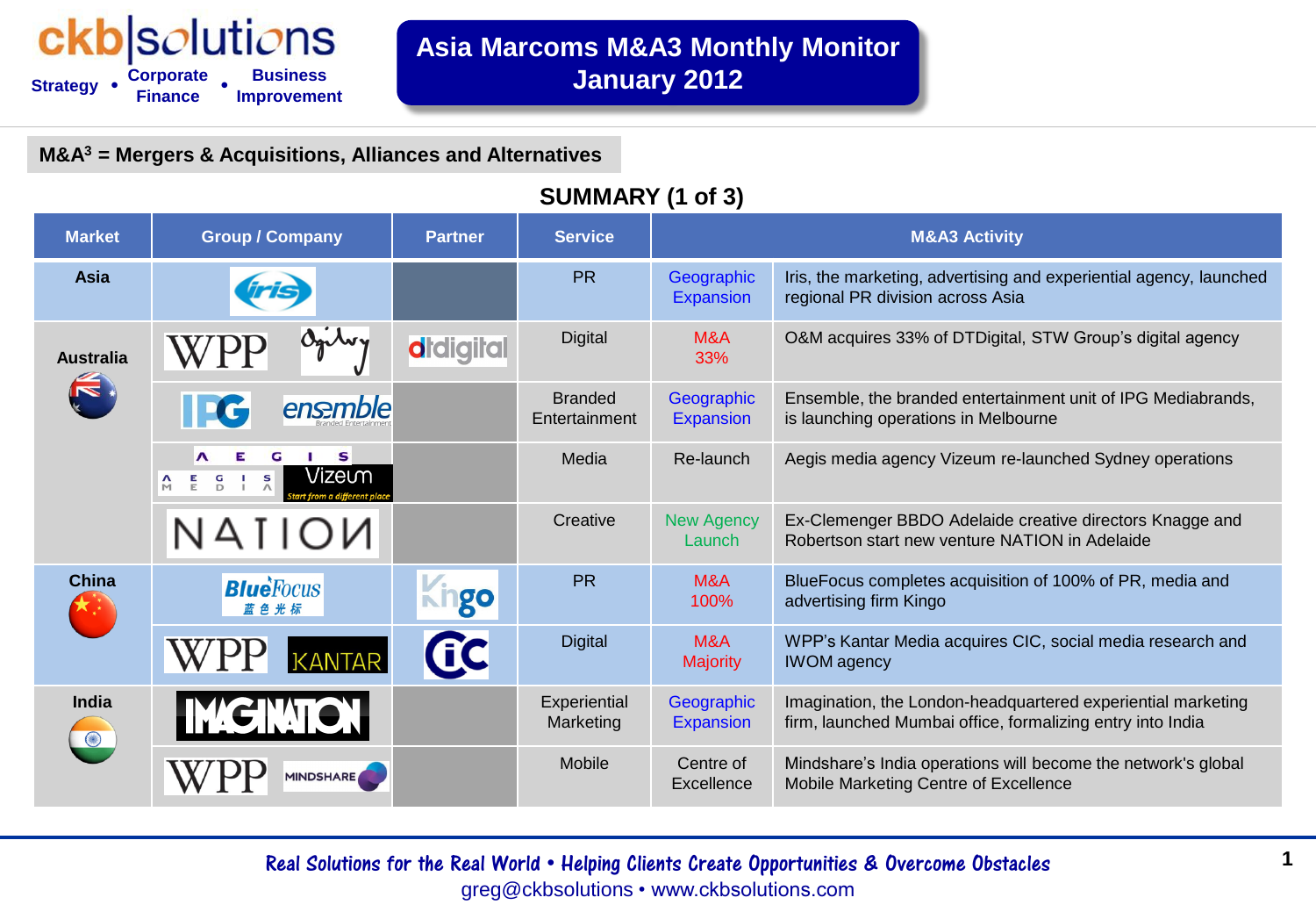# ckb|solutions

**Strategy Corporate Finance Improvement • • Business**

**M&A<sup>3</sup> = Mergers & Acquisitions, Alliances and Alternatives**

### **SUMMARY (2 of 3)**

| <b>Market</b>      | <b>Group / Company</b>                                                                                         | <b>Partner</b>                                 | <b>Service</b>               | <b>M&amp;A3 Activity</b>        |                                                                                                                                                                                  |
|--------------------|----------------------------------------------------------------------------------------------------------------|------------------------------------------------|------------------------------|---------------------------------|----------------------------------------------------------------------------------------------------------------------------------------------------------------------------------|
| <b>India</b>       | <b>APCO</b><br>worldwide                                                                                       | <b>Aakriti</b><br><b>Promotions</b><br>& Media | <b>PR</b>                    | <b>Strategic</b><br>Partnership | APCO strategic partnership with Aakriti Promotions & Media                                                                                                                       |
|                    | komli                                                                                                          |                                                | <b>Digital</b>               | Media Lab                       | Komli Media launched Komli Labs, a center for research in<br>advertising sciences                                                                                                |
|                    | webchutney                                                                                                     | 9.9 SCHOOL OF                                  | <b>Talent</b><br>Development | <b>Strategic</b><br>Partnership | Webchutney, and media school 9.9 School of Convergence<br>(SoC), joined forces in an academy-industry partnership to<br>develop Post Grad Diploma in Digital Media Communication |
| Indonesia          | $\mathbf{v}$<br>S<br>G<br>$\boldsymbol{\Lambda}$<br>$\frac{S}{\wedge}$<br>톱<br>G<br>Posterscope<br>$\Box$<br>M | mediatrac                                      | <b>OOH</b>                   | <b>Strategic</b><br>Partnership | Aegis Media launched OOH agency Posterscope in Indonesia in<br>partnership with Mediatrac                                                                                        |
| <b>Korea</b>       | mediba                                                                                                         |                                                | <b>Mobile</b>                | Geographic<br><b>Expansion</b>  | Japanese mobile ad network Mediba established branch in South<br>Korea                                                                                                           |
| <b>Philippines</b> | <b>HAVAS</b><br><b>IIAVAS</b>                                                                                  | snapworx                                       | <b>Mobile</b>                | M&A<br><b>Majority</b>          | Havas Media acquires majority position in Snapworkx Mobile                                                                                                                       |
| <b>Singapore</b>   | <b>Lux Eterna</b>                                                                                              |                                                | Agency                       | <b>New Agency</b><br>Launch     | Brand and marketing consultancy Lux Eterna established in<br>Singapore                                                                                                           |
|                    | <b>FIERA MILANO</b>                                                                                            | ngex                                           | Events                       | <b>JV</b>                       | European exhibition organiser Fiera Milano established JV with<br>Singex to develop global MICE events in Asia                                                                   |

**2** Real Solutions for the Real World • Helping Clients Create Opportunities & Overcome Obstacles greg@ckbsolutions • www.ckbsolutions.com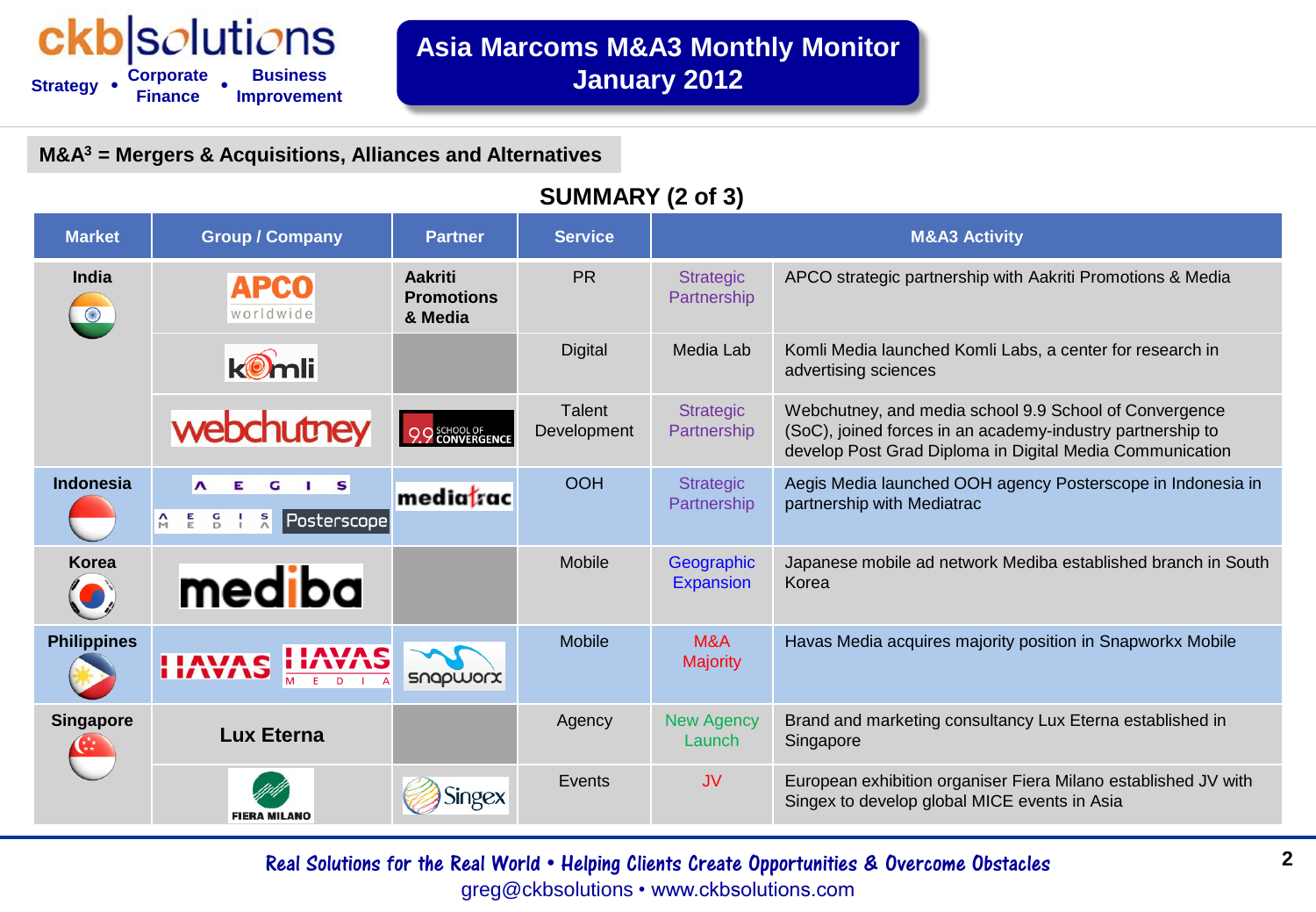#### ckb|solutions **Business Strategy Corporate Finance Improvement • •**

**M&A<sup>3</sup> = Mergers & Acquisitions, Alliances and Alternatives**

### **SUMMARY (3 of 3)**

| <b>Market</b>                    | <b>Group / Company</b> | <b>Partner</b>             | <b>Service</b> | <b>M&amp;A3 Activity</b> |                                                                                                                                                                           |
|----------------------------------|------------------------|----------------------------|----------------|--------------------------|---------------------------------------------------------------------------------------------------------------------------------------------------------------------------|
| <b>Singapore</b><br>$\mathbf{G}$ | <b>Omnicom</b> Group   |                            | Production     | Geographic<br>Expansion  | hub+, Omnicom's global production and implementation<br>company, launched in Asia via Singapore by joining sister<br>company, Hard Drive                                  |
|                                  | s                      |                            | <b>Digital</b> | M&A<br><b>Minority</b>   | Aegis Group acquired minority share in Singapore-based digital<br>agency The Upper Storey (TUS); TUS will become part of Isobar<br>in Asia and be rebranded as TUS Isobar |
|                                  | nulberr                | rea pawn<br>communications | <b>PR</b>      | M&A<br><b>Majority</b>   | Mulberry Marketing Communications acquired Singapore-based<br>PR & marketing agency Red Dawn Communications                                                               |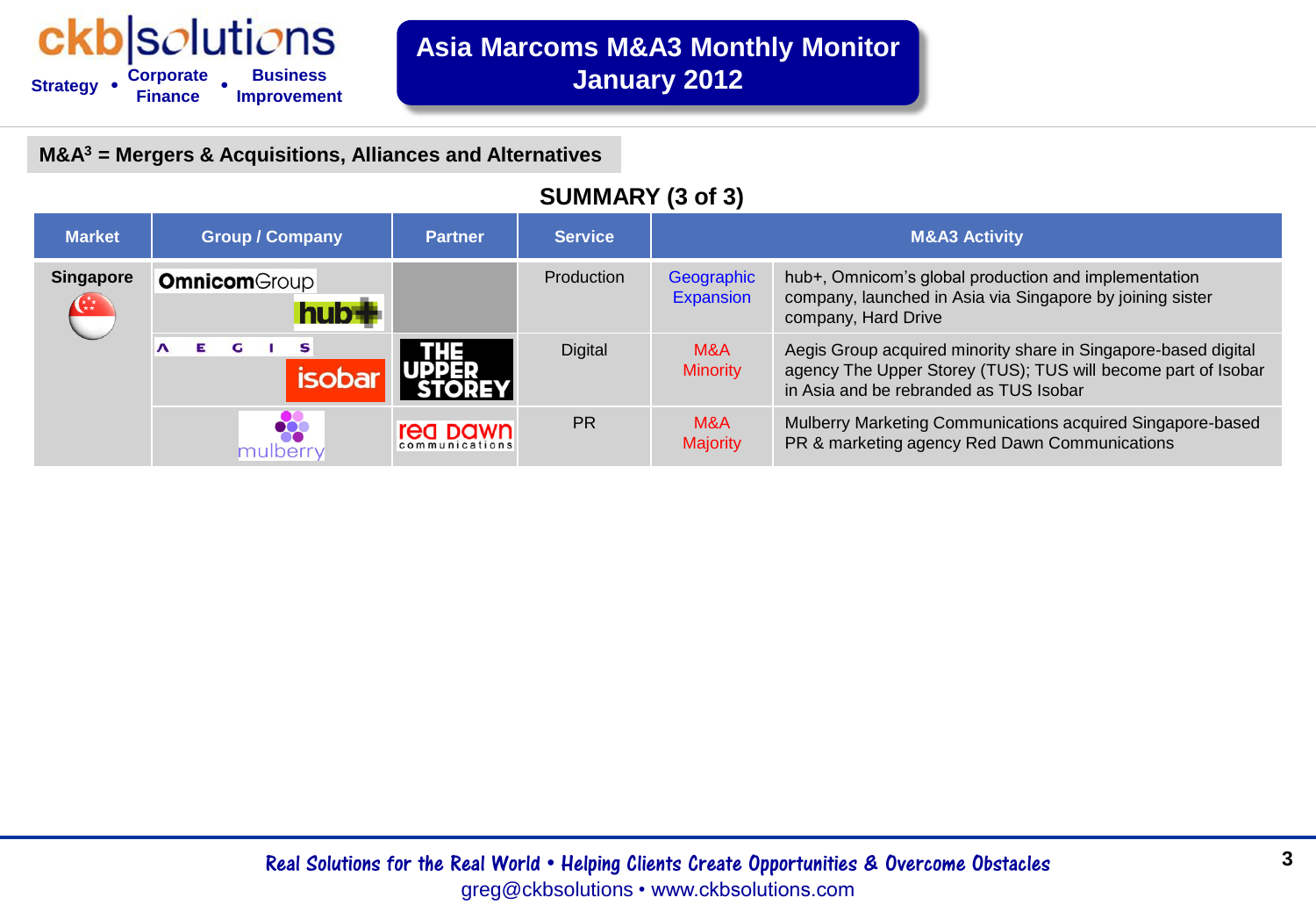## *solutions*

**Strategy • Corporate Finance Business Improvement • •**

## **Asia Marcoms M&A3 Monthly Monitor January 2012**

#### **[Asia](D:/CKB Solutions/Research/Asia - Marcoms - M&A/Presentation2.pptx)**



**Iris, the marketing and experiential agency, launched regional PR division across Asia**

- Focusing on printed press and traditional media relations, and social strategy such as community management, social media and digital channel planning
- Regional head office operating out of iris' Singapore office, and operating out of additional iris offices in Jakarta, Sydney, Delhi and Beijing

## **Australia**

**O&M acquires 33% of DTDigital, STW Group's digital agency** 

# <sup>0</sup> <sup>o</sup>r<sup>w</sup>y **o**rdigital

- Digital communications agency offers strategy, eCommerce, creative and production, email and mobile marketing, and app development services
- Offices: Melbourne (HQ), Sydney, Brisbane
- Clients: Bunnings, Honda, Myer, NAB, GlaxoSmithKline
- O&M Australia ownership: STW group (66.7%), WPP (33.3%)
- Company website: [www.dtdigital.com.au](http://www.dtdigital.com.au/)

## **Australia**

**Ensemble, the branded entertainment unit of IPG Mediabrands, is launching operations in Melbourne in March**





• Ensemble launched in Sydney in March 2010

#### **Aegis media agency Vizeum re-launched Sydney operations**

| Vizeum                            |  |  |  |
|-----------------------------------|--|--|--|
| <b>Start from a different plo</b> |  |  |  |

- Operations starting with most of MPG clients and staff being transferred over, with MPG remaining as a business
- Vizeum first established in Australia in June 2009, via partnership with Melbourne-based Frank Media, but struggled

**Ex-Clemenger BBDO Adelaide creative directors Knagge and Robertson start new venture NATION in Adelaide**

- Creative directors Geoff Roberston and Greg Knagge left Clemenger BBDO in mid-January after 10 years leading the Clemenger BBDO Adelaide creative team
- Company website: [www.nation.net.au](http://www.nation.net.au/)

#### **4** Real Solutions for the Real World • Helping Clients Create Opportunities & Overcome Obstacles greg@ckbsolutions • www.ckbsolutions.com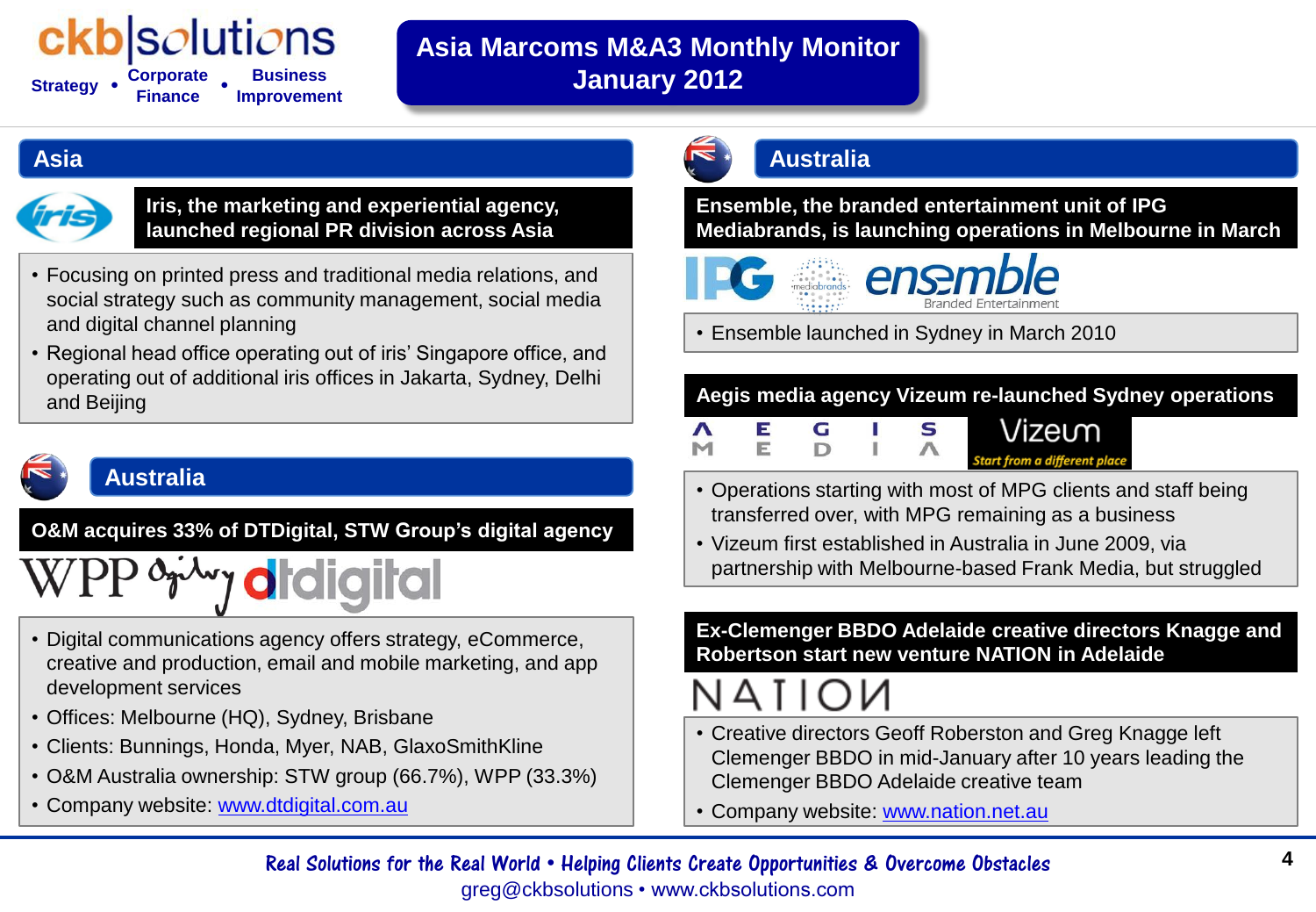## |s*o*luti*o*ns

**Strategy** • **Finance Business Improvement • •**

## **Asia Marcoms M&A3 Monthly Monitor January 2012**

## **China**

**BlueFocus completes acquisition of 100% of PR, media and advertising firm Kingo**



- First announced July 2011
- Total consideration: ¥434.2m (US\$69m)
- Established in 1995
- Services: integrated marketing, PR, media buying & planning, website design, TV advertising
- Presence appears to only be in Beijing
- Company website: [www.kingogroup.com](http://www.kingogroup.com/)

**WPP's Kantar Media acquires CIC, social media research and IWOM agency**

# KANTAR MEDIA CC

- Unaudited revenues for year ended 31 December 2011: ≈RMB 29.9m [US\$4.75m]
- Established 2004 with >60 employees
- Offices in Beijing and Shanghai
- Clients include L'Oreal, Pepsi, Dell, Nike and Burberry
- Company website: [www.cic.com.cn](http://www.cic.com.cn/)

## **India**

**Imagination, the London-headquartered experiential marketing firm, launched Mumbai office, formalizing entry into India**

# **IMIGINTON**

• Announced plans for 2<sup>nd</sup> office in Bangalore by end of year

**Mindshare's India operations will become the network's global Mobile Marketing Centre of Excellence**

**MINDSHARE** 

- Will act as production hub for mobile content, including mobile websites, augmented reality and online advertising units such as Apple's iAd's
- GroupM and Mindshare have had dedicated mobile practice in India since 2006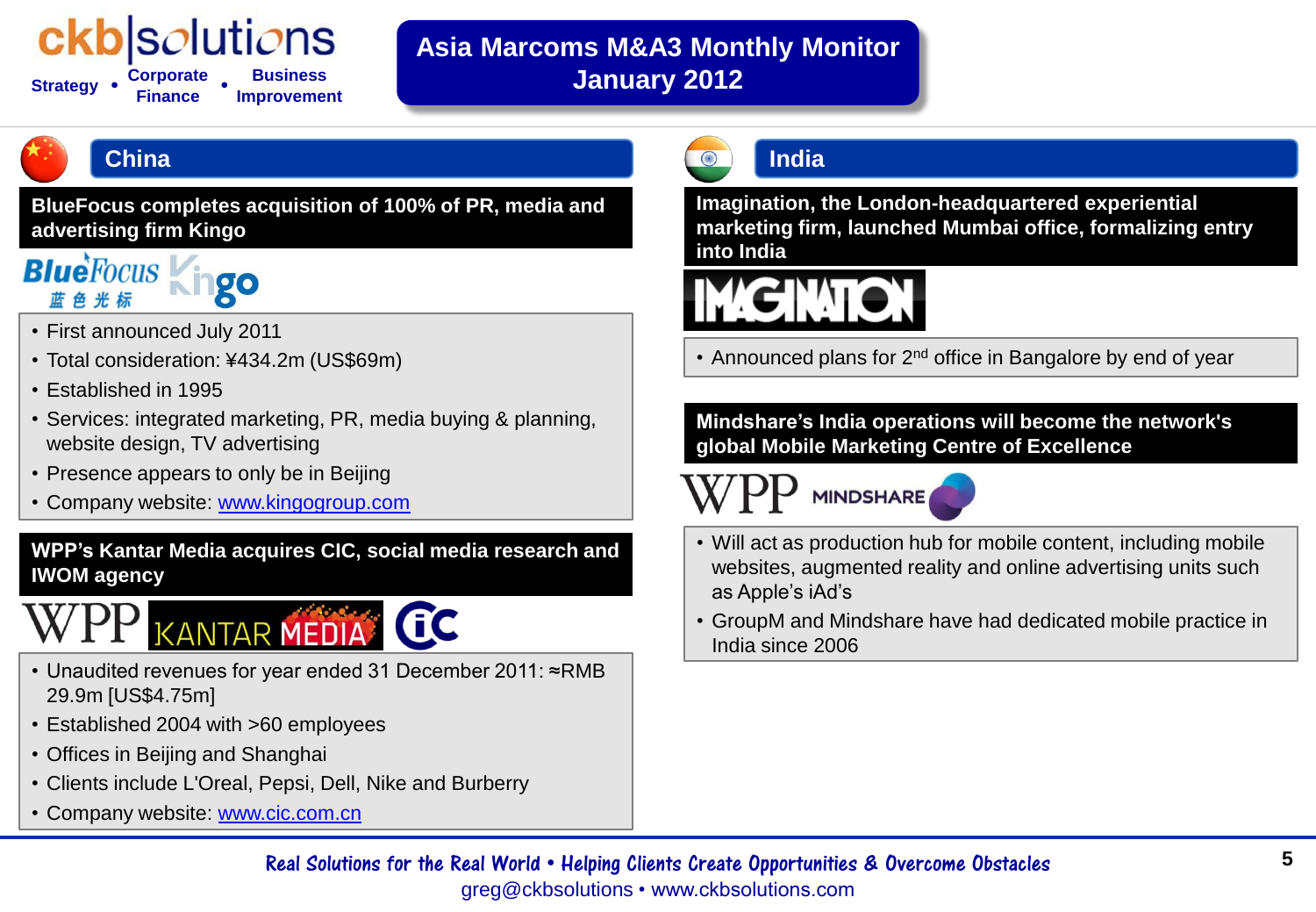## *o*luti*o*ns

**Strategy Finance Business Improvement • •**

## **Asia Marcoms M&A3 Monthly Monitor January 2012**

**India**

**APCO strategic partnership with Aakriti Promotions & Media Komli Media launched Komli Labs, a center for research in** 

**APCO** worldwide

- APCO Worldwide forms strategic partnership with Ahmedabadbased Aakriti Promotions & Media Ltd, an Indian advertising agency, to integrate APCO and Aakriti's services to provide a 360-degree communication service to clients
- APCO and Aakriti had partnered to deliver the integrated communication campaign for the Vibrant Gujarat 2011 Summit. APCO was the official relationship partner for the 2011 summit and has been retained for the next summit scheduled for January 2013
- APCO's first such partnership in India
- Aakriti's clients include top corporates like the Adanis, besides Cera, Sai infosystems and Gujarat Gas Company Ltd in Ahmedabad, Transstadia in Mumbai, and Alpha G Corp in Delhi.
- Aakriti is an affiliate of Grey Worldwide
- Company website: [www.aakritipromedia.com](http://www.aakritipromedia.com/) (WIP)

## **advertising sciences**



- Komli Labs primarily focuses on applied research and data analytics in areas of real time bidding, audience measurement and targeting, ad verification and traffic quality management
- Media technology platform offers 360° digital media solution across real-time display, mobile, video, social and search
- Komli Media's key assets include:
	- −ATOM: India's first Real Time Bidding (RTB) platform
	- −ViziSense: India's online audience & ad measurement platform, soon to be launched in Australia
	- −Ad Network: Platform providing lead acquisition, audience targeting, rich media, online audience measurement and brand impact measurement, representing digital content channels in the Autos, Lifestyles, News, Sports, Technology, Entertainment, Youth and Business and Finance segments
- HQ in Mumbai, also in New Delhi, Bangalore, London, Melbourne, Sydney, Singapore, NY, Palo Alto, and Toronto
- Komli raised >US\$23M from Nexus Ventures, Helion Ventures, Norwest Venture Partners, and Draper Fisher Jurvetson
- Company Website: [www.komli.com](http://www.komli.com/)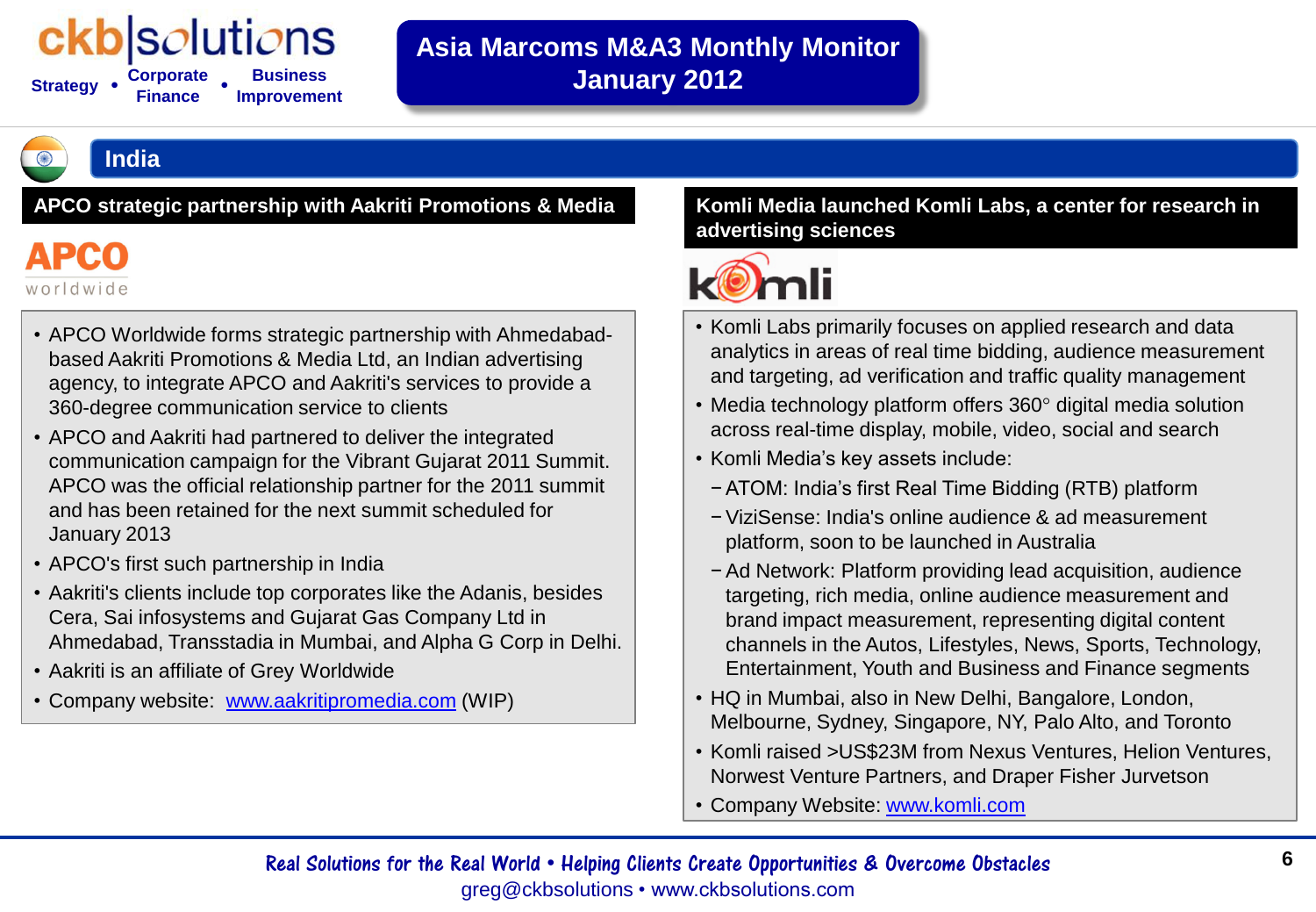## *solutions*

**Strategy Finance Business Improvement • •**

## **Asia Marcoms M&A3 Monthly Monitor January 2012**

**India digital media agency Webchutney, and Delhi-based media school 9.9 School of Convergence (SoC), established academy-industry partnership to develop SoC's Post Graduate Diploma in Digital Media Communication (DMC)**

## webchutney

- Webchutney will collaborate with 9.9 SoC to develop the DMC curriculum and provide faculty, internships and placements for 9.9 SoC students
- 9.9 SoC and Webchutney will also work together to develop research capabilities in the digital media space for 9.9 SoC's research centre
- The 9.9 SoC Post Graduate Diploma in Digital Media Communication is a 1-year, full-time programme covering courses in content creation, strategic and digital communications
- DMC programme website: [http://schoolofconvergence.com/applied-journalism/media](http://schoolofconvergence.com/applied-journalism/media-communication.html)[communication.html](http://schoolofconvergence.com/applied-journalism/media-communication.html)
- Webchutney website: [www.webchutney.com](http://www.webchutney.com/)

### **India Indonesia**

**Aegis Media launched OOH agency Posterscope in Indonesia in partnership with Mediatrac**

- Е  $\boldsymbol{\Lambda}$ S Posterscope mediatrac M
- Aegis partnered with Mediatrac Nov 2011 to launch Isobar in Indonesia
- Mediatrac is a small digital agency established in 2004 focused on data and analytics, CRM etc.
- Mediatrac's services: Brand Relationship Network, Geo Demographic Marketing, Area Index Marketing, Customer Relations Management, and Digital Marketing
- Mediatrac's database covers: (1) Geo Demography where it has detailed information for >180m Indonesian consumers, complete with demographic information; and (2) linguistic database which includes all newspapers available in the country (text based) and all digital Indonesian languages - news, blogs, twitter etc.



### **Korea**

**Japanese mobile ad network Mediba set up branch in Korea**

• Looking at further expansion across Asia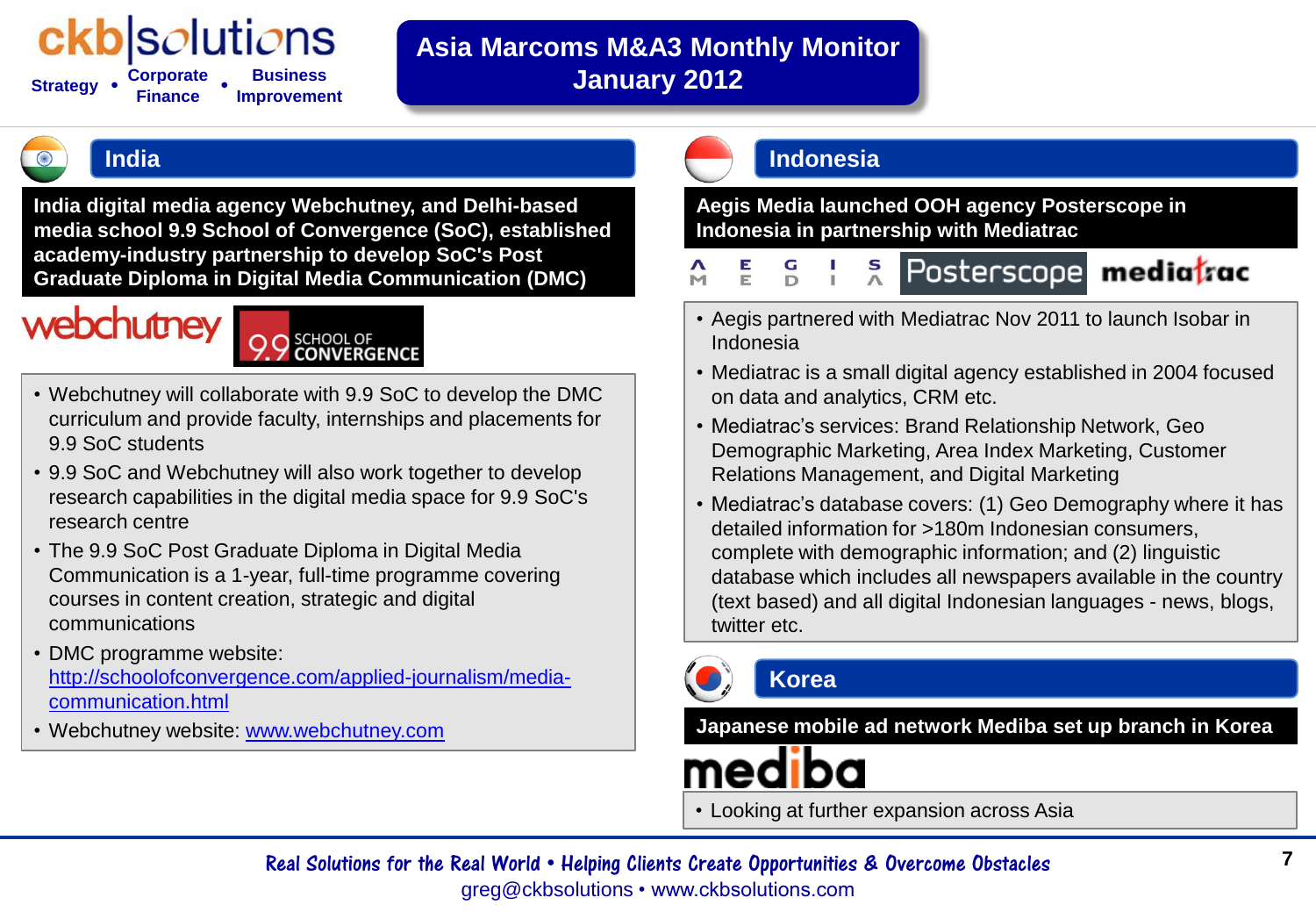## *solutions*

**Strategy Corporate Finance Business Improvement • •**

## **Asia Marcoms M&A3 Monthly Monitor January 2012**

## **Philippines**

**Havas Media acquires majority position in Snapworkx Mobile**

# SNOPWORX

- Snapworx Mobil is mobile marketing arm of digital marketing agency Snapworx
- Snapworx's mobile business will be rebranded Mobext, Havas Digital's.global mobile marketing brand
- Snapworx expertise include mobile, social and search marketing
- Snapworx clients: P&G, San Miguel Food Group, the SM Group of Companies, PLDT, Tupperware Brands, Wyeth
- Current CEO of Snapworx will lead Mobext in the Philippines
- Company website: [www.snapworxdigital.com](http://www.snapworxdigital.com/)

## **Singapore**

**Brand and marketing consultancy Lux Eterna established in Singapore**

- Established by Mário Braz de Maotos and David Shaw
- Lux Externa is a strategic partner with British consultancy eatbigfish [\(www.eatbigfish.com](http://www.eatbigfish.com/)) and is the only consultancy licensed to deploy their "proprietary tools" across Asia

## **Singapore**

**European exhibition organiser Fiera Milano established JV with Singex to develop global MICE events in Asia**





- MICE = meetings, incentive, convention and exhibition
- Singex is wholly owned subsidiary of Temasek Holdings one of largest investment holding companies in Singapore and the world
- Singex website: [www.singex.com.sg](http://www.singex.com.sg/)
- Fiera Milano website: [www.fieramilano.it](http://www.fieramilano.it/)

**hub+, Omnicom's global production and implementation company, launched in Asia via Singapore by joining sister company, Hard Drive**

## **Omnicom**Group hub

- Hard Drive was established in June 2009 under BBDO Proximity Singapore as a BTL, online and retail design agency
- Hard Drive clients: SingTel, Blackberry and HP
- Hub+ will offer a full range of services for adaption of master creative materials, including TV, press, OOH and online as well as design services previously carried out by Hard Drive
- Company website: [www.thehubplus.com](http://www.thehubplus.com/)

#### **8** Real Solutions for the Real World • Helping Clients Create Opportunities & Overcome Obstacles greg@ckbsolutions • www.ckbsolutions.com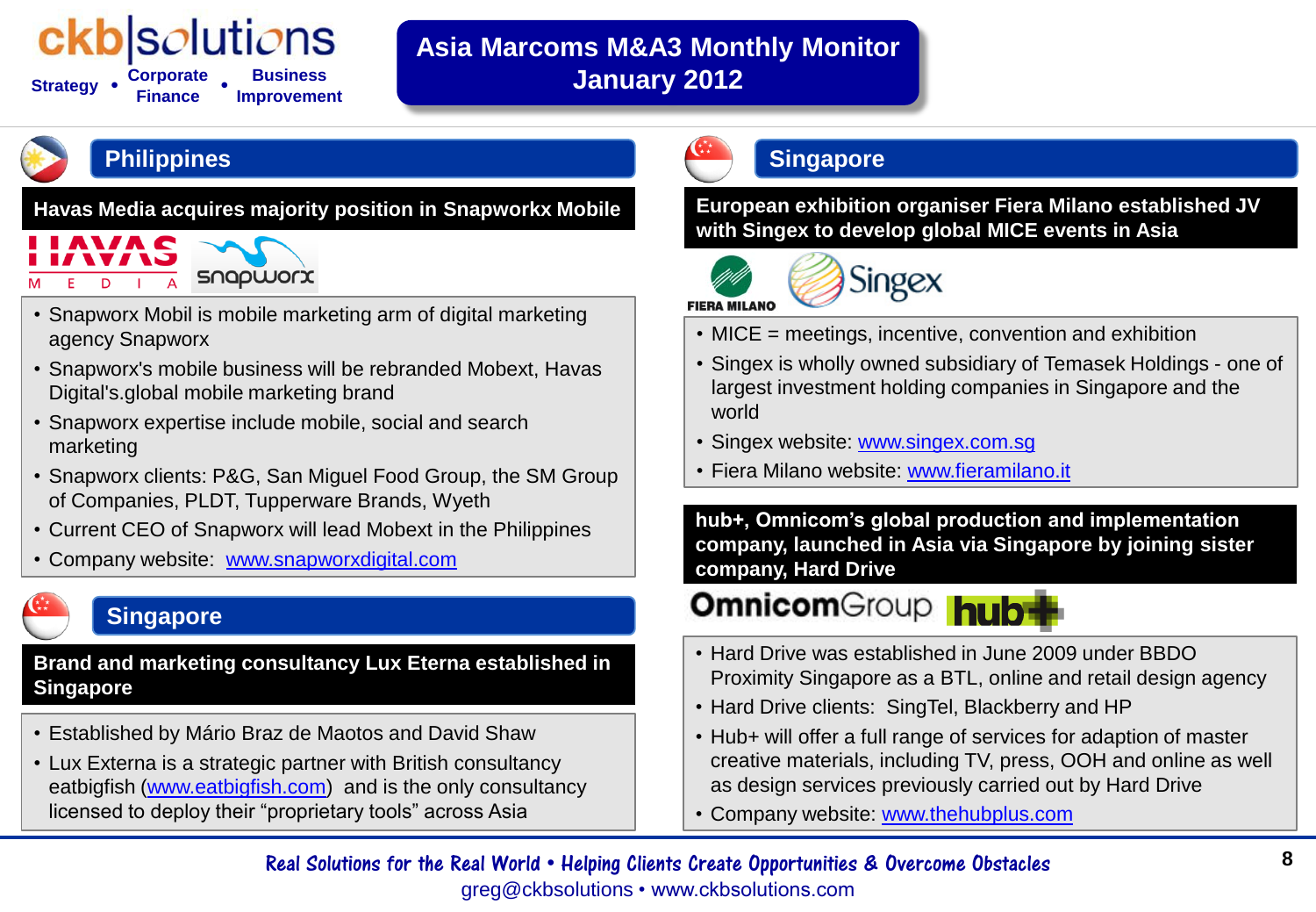## bluti*o*ns

**Strategy Finance Business Improvement • •**

## **Asia Marcoms M&A3 Monthly Monitor January 2012**

#### **Singapore**

**Aegis Group acquired minority share in Singapore-based digital agency The Upper Storey (TUS); TUS will become part of Isobar in Asia and be rebranded as TUS Isobar**

#### S F **isobar** G

- TUS established in Singapore in 2001 and has ≈35 employees
- TUS has 3 divisions:
	- o The Upper Storey: strategy and creative focused digital marketing
	- o Mofuro: motion graphics, 3D and experience design production
	- o Studio TUS: production and technology hub
- TUS clients: Microsoft, American Express, Intel, Daimler, Dell, Draeger, UOB, Mediacorp, NOL and Como Hotels and Resorts
- TUS offices: Singapore (HQ), Kuala Lumpur & Mumbai
- TUS's gross assets as of 31 October 2011 were £0.5m
- TUS website: [www.theupperstorey.com](http://www.theupperstorey.com/)

**Mulberry Marketing Communications acquired Singaporebased PR and marketing agency Red Dawn Communications**



- Red Dawn Communications to be renamed Mulberry PR & Marketing Communications
- Mulberry is a PR and marketing communications consultancy headquartered in London, specialising in working for b2b and technology clients with offices in Asia in Beijing, Melbourne and now Singapore
- Red Dawn established in Singapore in 2003
- Red Dawn clients include: SingTel, Merck, Ducati, Sony, Electronic Arts, 20th Century Fox
- Mulberry website: [www.mulberrymc.com](http://www.mulberrymc.com/)
- Red Dawn website: [www.reddawncommunications.com](http://www.reddawncommunications.com/)